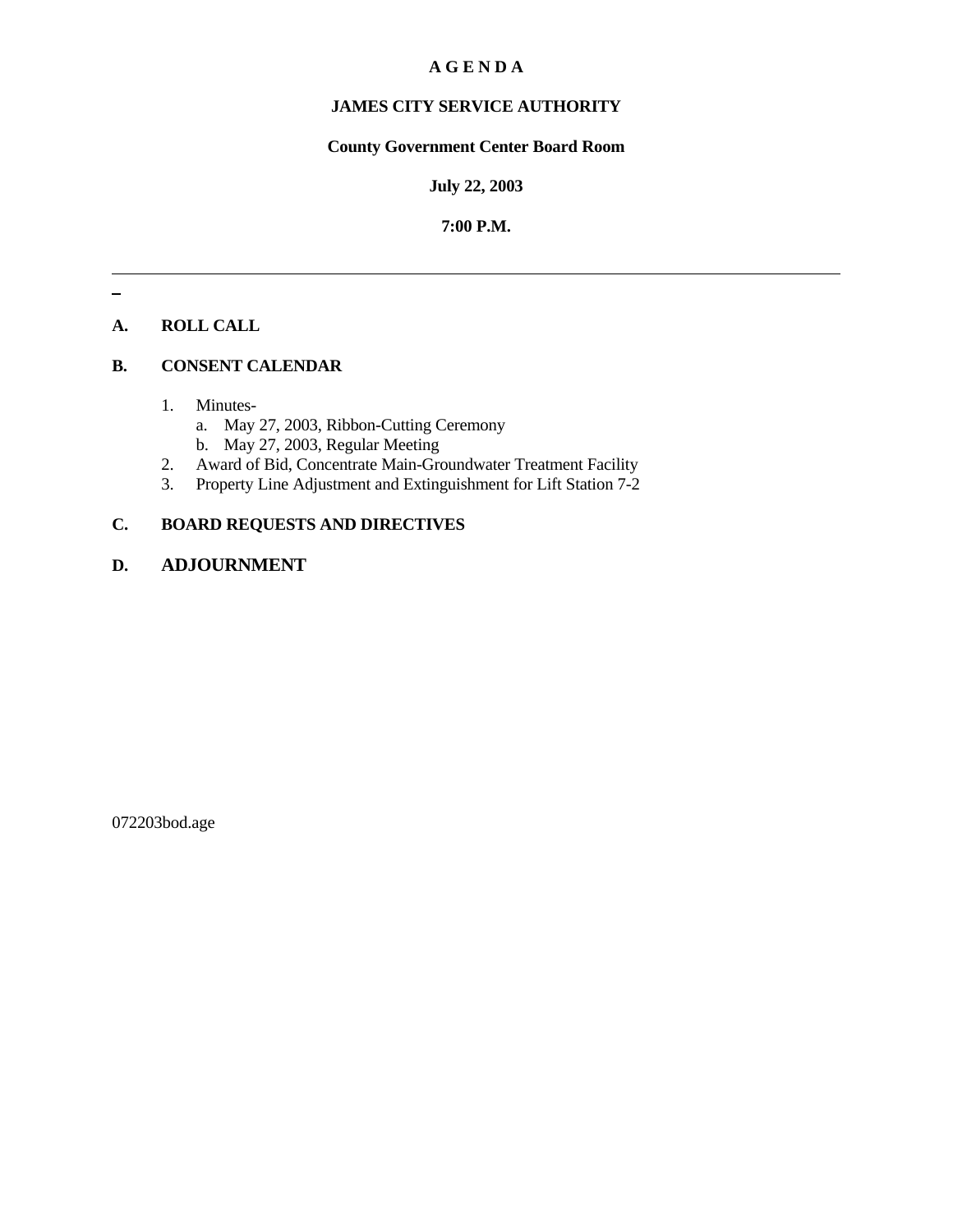**AT A RIBBON-CUTTING CEREMONY OF THE BOARD OF DIRECTORS OF THE JAMES CITY SERVICE AUTHORITY, JAMES CITY COUNTY, VIRGINIA, HELD ON THE 27TH DAY OF MAY, 2003, AT 4:00 P.M. AT THE IRONBOUND WATER STORAGE FACILITY AT THE INTERSECTION OF IRONBOUND ROAD AND MONTICELLO AVENUE, JAMES CITY COUNTY, VIRGINIA.**

## **A. ROLL CALL**

Michael J. Brown, Chairman, Absent John J. McGlennon, Vice Chairman Jay T. Harrison, Sr. James G. Kennedy Bruce C. Goodson

Sanford B. Wanner, Secretary Frank M. Morton, III, County Attorney Larry M. Foster, General Manager

#### **B. CEREMONY**

The Board attended a ribbon-cutting ceremony to celebrate the beginning of operations at the Ironbound Water Storage Facility.

## **C. RECESS**

At 4:25 p.m. Mr. McGlennon recessed the Board of Directors until 7 p.m.

Sanford B. Wanner Secretary to the Board

052703rcbd.min

Prepared 7/15, 3:45 p.m.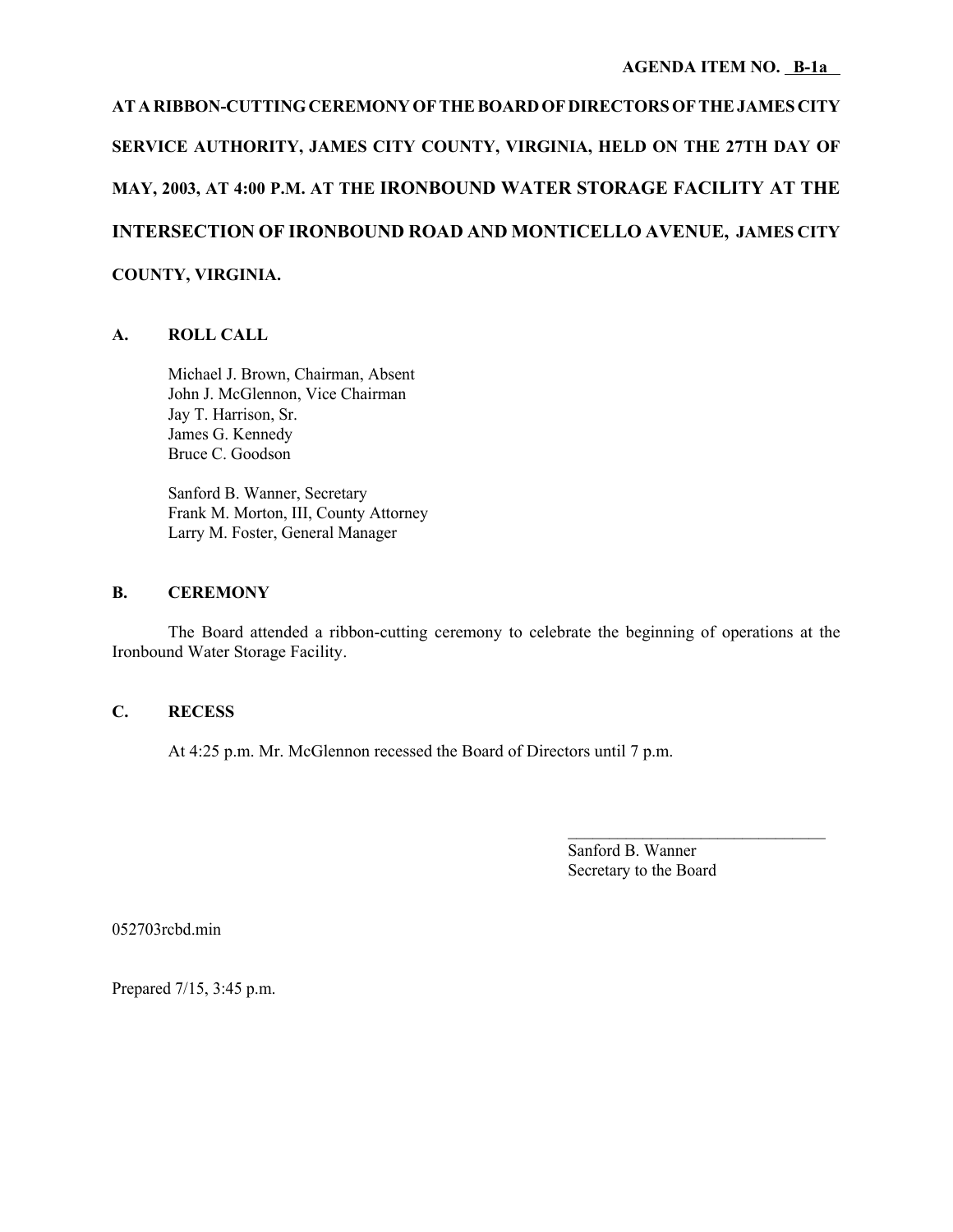# **AT A REGULAR MEETING OF THE BOARD OF DIRECTORS OF THE JAMES CITY SERVICE AUTHORITY, JAMES CITY COUNTY, VIRGINIA, HELD ON THE 27TH DAY OF MAY, 2003, AT 7:00 P.M. IN THE COUNTY GOVERNMENT CENTER BOARD ROOM, 101 MOUNTS BAY ROAD, JAMES CITY COUNTY, VIRGINIA.**

## **A. ROLL CALL**

Michael J. Brown, Chairman, Absent John J. McGlennon, Vice Chairman Jay T. Harrison, Sr. James G. Kennedy Bruce C. Goodson

Sanford B. Wanner, Secretary Frank M. Morton, III, County Attorney Larry M. Foster, General Manager

#### **B. CONSENT CALENDAR**

Mr. McGlennon made a motion to adopt the items on the Consent Calendar.

On a voice vote, the vote was: AYE: Goodson, Kennedy, Harrison McGlennon (4). NAY: (0). ABSENT: Brown (1).

- 1. Minutes
	- a. April 14, 2003, Budget Work Session
	- b. April 22, 2003, Groundbreaking Ceremony
	- c. April 22, 2003, Regular Meeting
- 2. Resolution of Appropriation James City Service Authority FY 04

#### **RESOLUTION OF APPROPRIATION -**

#### JAMES CITY SERVICE AUTHORITY - FY 04

- WHEREAS, the Board of Directors has adopted a budget for the fiscal year beginning July 1, 2003, and ending June 30, 2004; and
- WHEREAS, the Board of Directors has appropriated all components of the budget except for the Debt Service component and does now propose to appropriate the Debt Service budget.
- NOW, THEREFORE, BE IT RESOLVED by the Board of Directors of the James City Service Authority, James City County, Virginia, that the following amounts are hereby appropriated for Debt Service Fund in the amounts as shown below: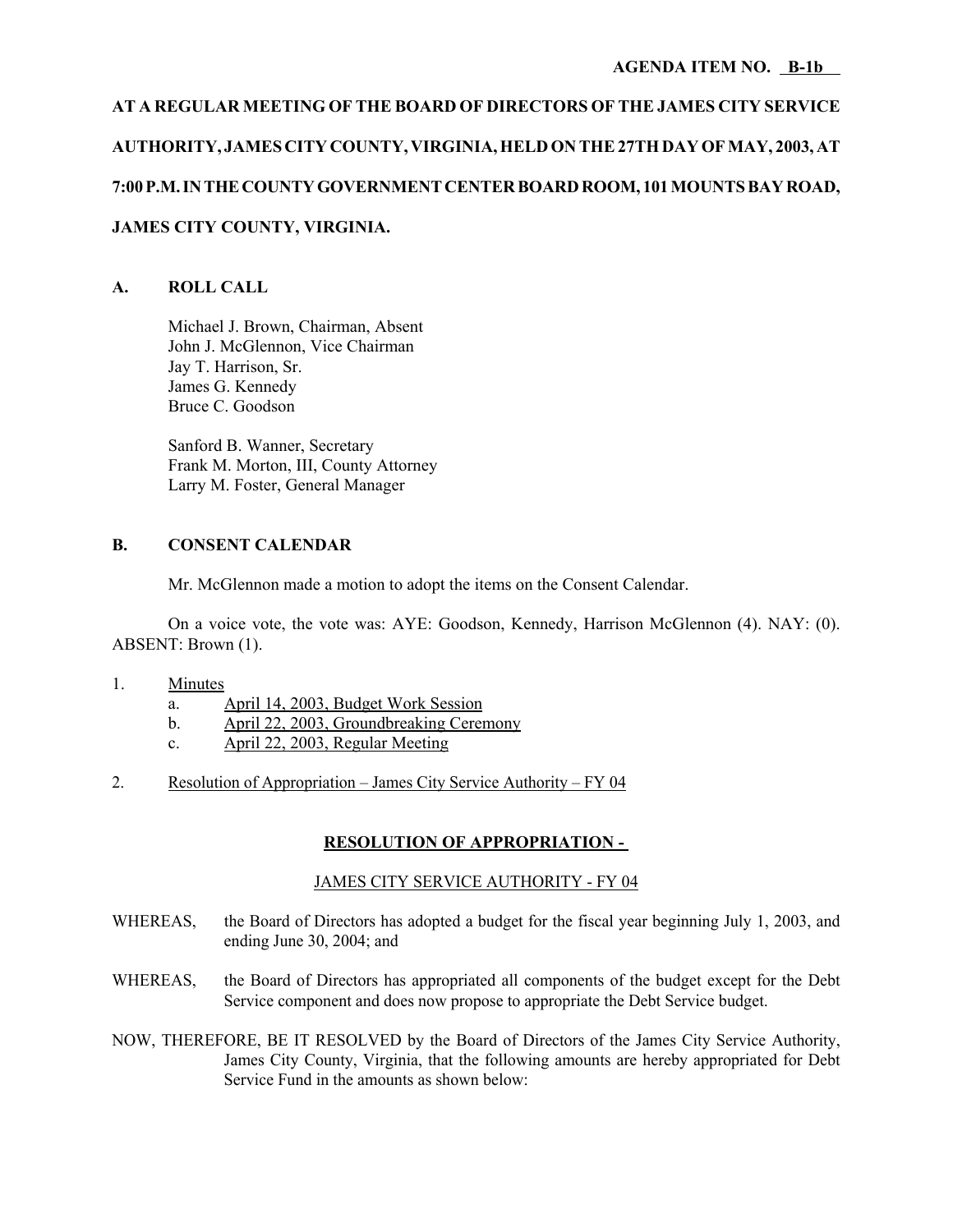Revenues:

Water Fund Contribution \$1,300,000

Expenditures:

Revenue Bonds, Series 2003 \$1,300,000

3. Fenwick Hills Subdivision – Utility Participation Agreement

# **R E S O L U T I O N**

#### FENWICK HILLS SUBDIVISION - UTILITY PARTICIPATION AGREEMENT

- WHEREAS, the staff identified the opportunity to increase the capacity of the utilities to serve the Fenwick Hills Subdivision to provide for their integration into the James City Service Authority (JCSA) infrastructure and improve the overall system; and
- WHEREAS, the Regulations Governing Utility Service allows the JCSA to enter into a Utility Participation Agreement with a developer to provide the terms of reimbursing the incremental costs to increase the size of the utility's infrastructure over that need to serve the development alone; and
- WHEREAS, staff and Fenwick Hills, LLC, have agreed on the amount of reimbursement necessary to compensate Fenwick Hills, LLC, for the expenses incurred to increase the size of the sewer facilities over that needed by their development.
- NOW, THEREFORE, BE IT RESOLVED that the Board of Directors of the James City Service Authority, James City County, Virginia, authorizes its Vice Chairman to sign a Utility Participation Agreement with Fenwick Hills, LLC, providing the terms of reimbursement for additional costs incurred to increase the size of sewer infrastructure to serve the Fenwick Hills Subdivision as requested by JCSA staff.

## **UTILITY PARTICIPATION AGREEMENT**

#### FENWICK HILLS, LLC

- WHEREAS, in accordance with the Regulations Governing Utility Service, the capacity of the sewer infrastructure serving the Fenwick Hills Subdivision was increased to improve the overall James City Service Authority (JCSA) sewer system and to provide for future system needs; and
- WHEREAS, a developer is only required to install public utility infrastructure of adequate size to meet the needs of the development; and
- WHEREAS, the developer/owner Fenwick Hills, LLC, and the James City Service Authority have agreed on total reimbursement of \$56,236 to compensate Fenwick Hills, LLC, for providing the additional capacity.
- NOW, THEREFORE, BE IT RESOLVED that the Board of Directors of the James City Service Authority, James City County, Virginia, will reimburse Fenwick Hill, LLC, \$56,236 for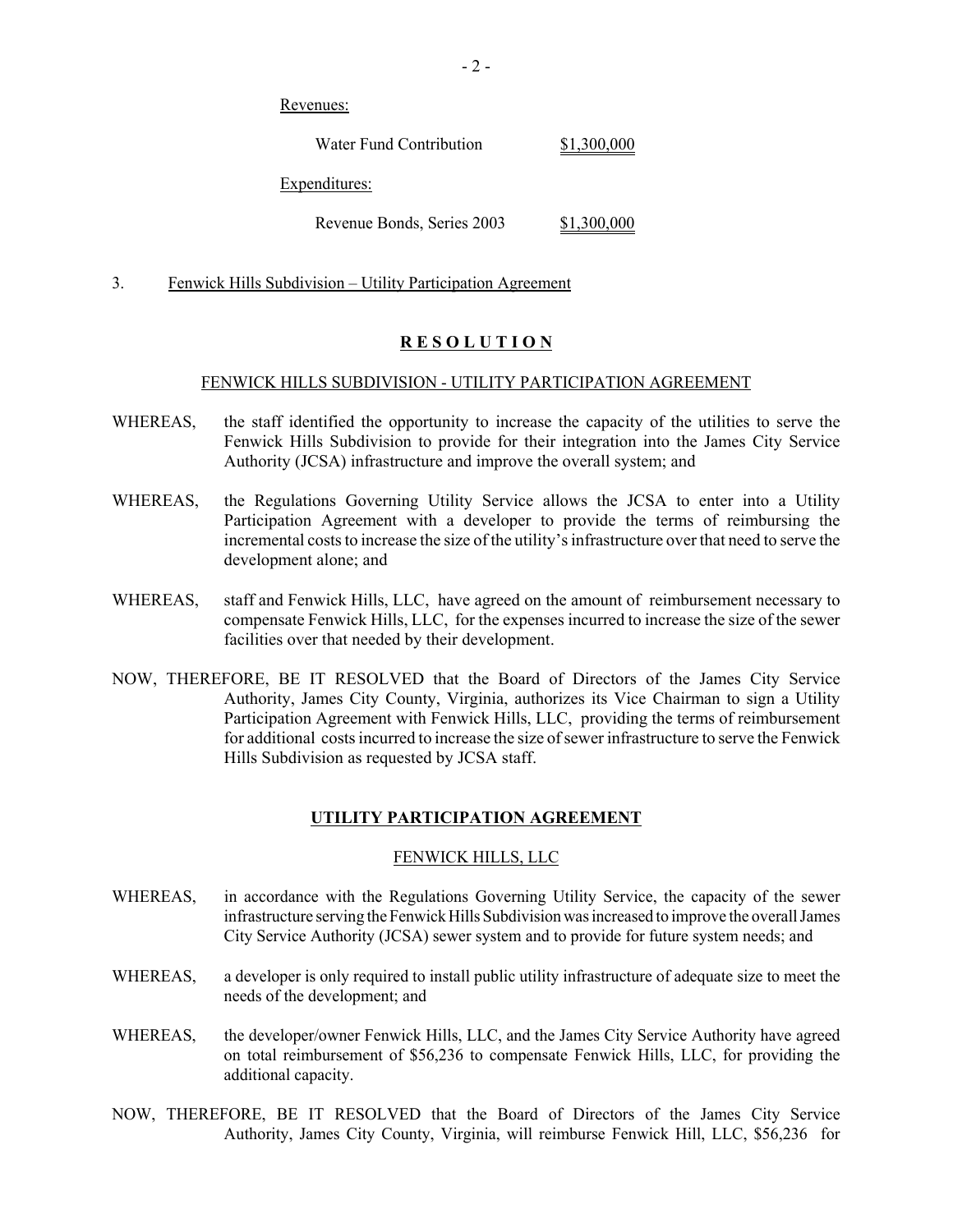increasing the capacity of the water and sewer facilities serving the Fenwick Hill Subdivision to improve the overall and future integrity of the JCSA water and sewer system.

#### **C. BOARD REQUESTS AND DIRECTIVES**

Mr. Goodson commended the Service Authority staff for the Ribbon-Cutting Ceremony held on May 27 that celebrated the beginning of operations at the Ironbound Water Storage Facility located at Ironbound Road and Monticello Avenue.

Mr. Kennedy requested an update on the outdoor water usage.

Mr. Foster stated that the average demand is near four mgd.

Mr. McGlennon commented that the County's water supply is not directly dependant upon the amount of rain in the County.

#### **D. ADJOURN**

Mr. Harrison made a motion to adjourn.

On a voice vote, the vote was: AYE: Goodson, Kennedy, Harrison McGlennon (4). NAY: (0). ABSENT: Brown (1).

At 8:30 p.m. Mr. McGlennon adjourned the Board.

Sanford B. Wanner Secretary to the Board

 $\mathcal{L}_\text{max}$ 

052703bd.min

Prepared 7/15, 3:35 p.m.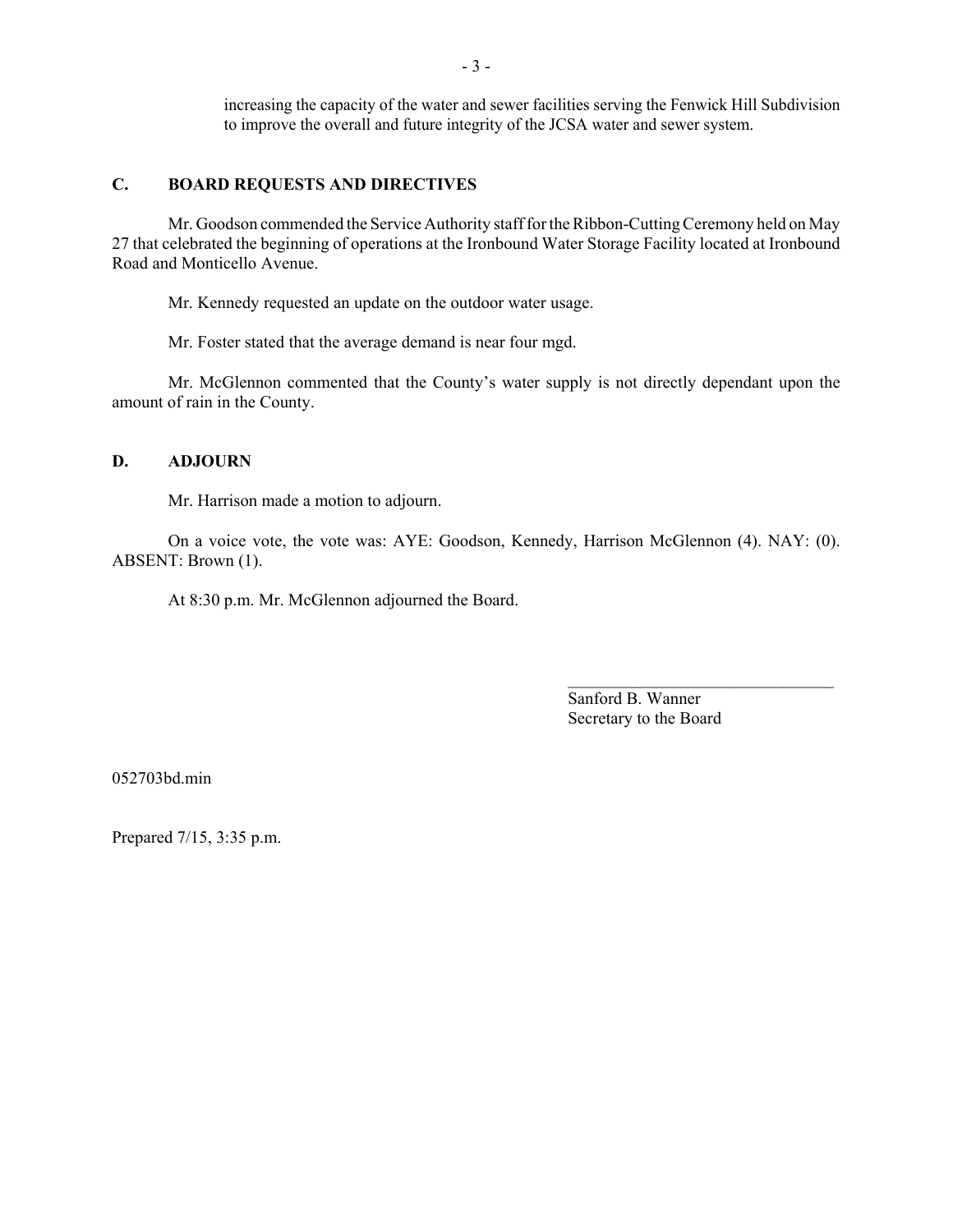## **M E M O R A N D U M**

DATE: July 22, 2003 TO: The Board of Directors FROM: Larry M. Foster, General Manager, James City Service Authority SUBJECT: Award of Bid - Concentrate Main - Groundwater Treatment Facility

l

Bids have been publicly opened for the Concentrate Main, the last major component of the Groundwater Treatment Facility. The Concentrate Main, which is necessary for the disposal of the treatment process byproduct water, begins at the Treatment Facility and travels along Powhatan Creek to Jamestown Road where it follows Jamestown Road to the Jamestown/Scotland Ferry. The Concentrate Main consists of approximately 12,000 feet of 12-inch pipe. Most of the pipe that will be installed along Powhatan Creek will be installed by a directional drill method to minimize environmental impacts. Traditional open-trench methods will be used to install the pipe along Jamestown Road. The design engineer estimated \$1.5 million for the installation of the pipe.

Three firms submitted bids to install the Concentrate Main as follows:

| Bidder                                   | Amount         |
|------------------------------------------|----------------|
| C. D. French Excavating Contractor, Inc. | \$1,456,069.07 |
| <b>J. Sanders Construction</b>           | 1,456,968.00   |
| <b>Suburban Construction</b>             | 1,770,705.00   |

C. D. French Excavating Contractor, Inc., the firm submitting the lowest bid, has been determined capable of performing the work associated with the project. Funds are available to cover the costs of the project.

Staff recommends that the Board approve the attached resolution awarding the bid for the Concentrate Main - Groundwater Treatment Facility to C. D. French Excavating Contractor, Inc., for \$1,456,069.07.

Larry M. Foster

LMF/gb GTFaward.mem

Attachment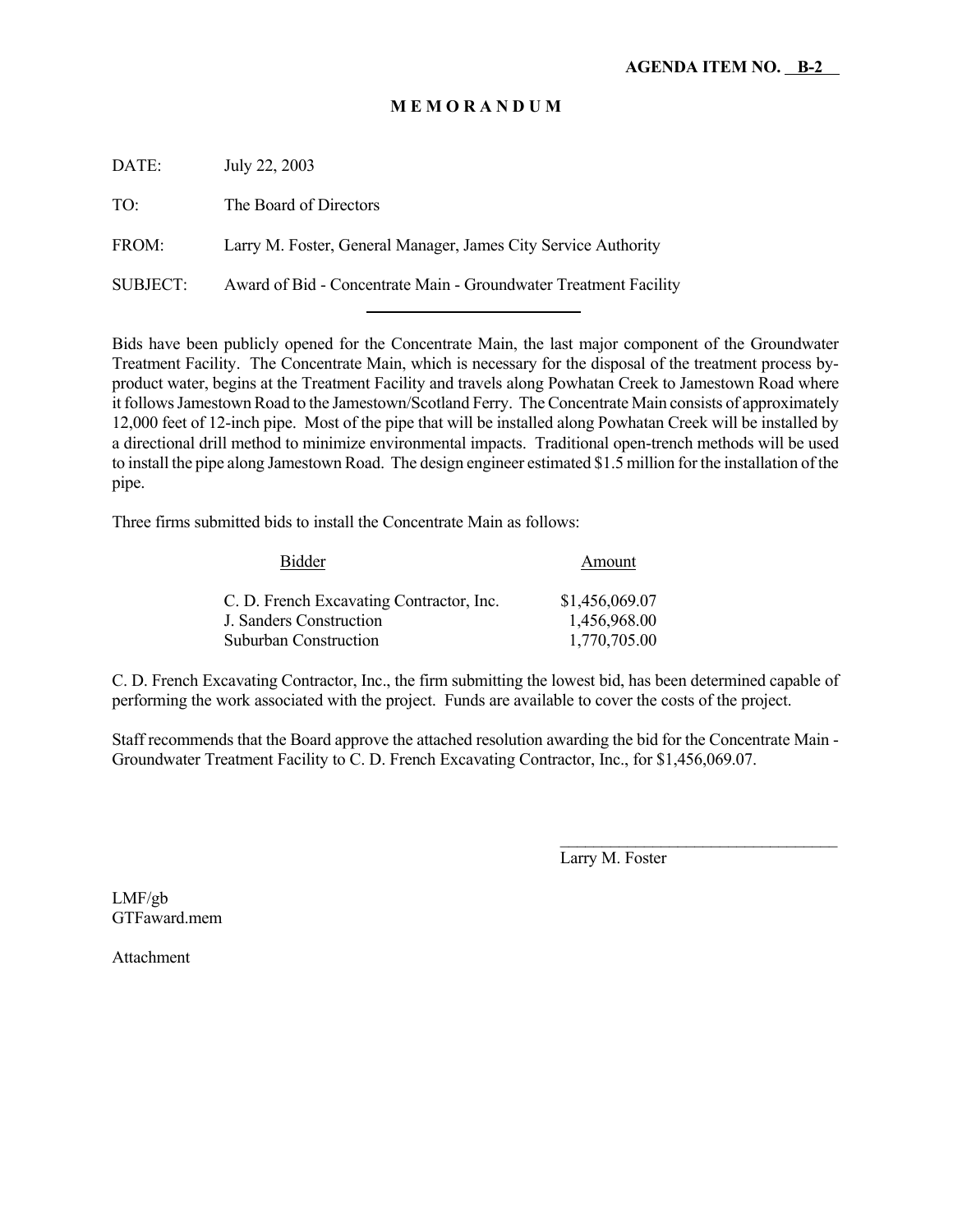# **R E S O L U T I O N**

#### AWARD OF BID - CONCENTRATE MAIN - GROUNDWATER TREATMENT FACILITY

- WHEREAS, the James City Service Authority is constructing a five-million-gallons-per-day Groundwater Treatment Facility to meet the County's projected water needs; and
- WHEREAS, the facility requires a 12,000-liner-foot, 12-inch-in-diameter Concentrate Main to dispose of the by-product water from the water treatment process that will follow Powhatan Creek from the treatment plant site to Jamestown Road and follow Jamestown Road to the Jamestown/scotland Ferry; and
- WHEREAS, the plans and specifications for the construction of the Concentrate Main were advertised for competitive bid and publicly opened; and
- WHEREAS, the low bidder C. D. French Excavating Contractor, Inc., has been determined capable of performing the work associated with the project.
- NOW, THEREFORE, BE IT RESOLVED that the Board of Directors of the James City Service Authority, James City County, Virginia, awards the bid for the Concentrate Main - Groundwater Treatment Facility to C. D. French Excavating Contractor, Inc., for \$1,456,069.07.

Michael J. Brown Chairman, Board of Directors

 $\mathcal{L}_\text{max}$ 

ATTEST:

Sanford B. Wanner Secretary to the Board

Adopted by the Board of Directors of the James City Service Authority, James City County, Virginia, this 22nd day of July, 2003.

GTFaward res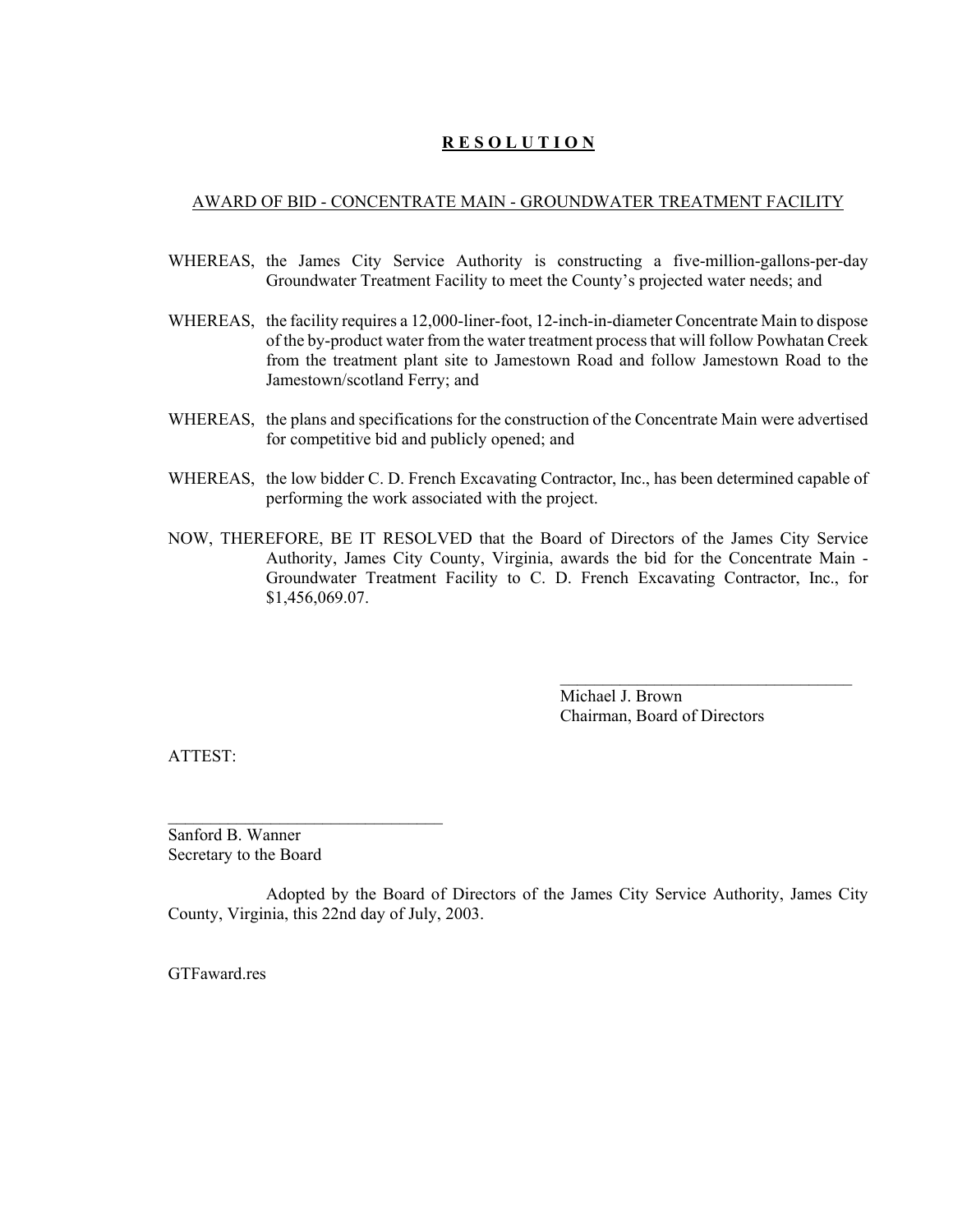## **M E M O R A N D U M**

| DATE:           | July 22, 2003                                                                                               |
|-----------------|-------------------------------------------------------------------------------------------------------------|
| TO:             | The Board of Directors                                                                                      |
| FROM:           | Larry M. Foster, General Manager, James City Service Authority<br>Michael Drewry, Assistant County Attorney |
| <b>SUBJECT:</b> | Property Line Adjustment and Extinguishment for Lift Station 7-2                                            |
|                 |                                                                                                             |

Several years ago the James City Service Authority (JCSA) determined that the developer of the Burton Woods Apartment Complex had located the sewerage pump station constructed to serve the development on a different parcel of property than had been deeded to the JCSA when the facility was transferred to the JCSA.

Longhill Grove, L.P., recently purchased the property and submitted a zoning application that included a plan to demolish the exiting structures and build a larger, more modern complex. The rezoning application included a proffer to exchange the actual pump station property for the property that had been deeded to the JCSA. The Board approved the zoning application. Longhill, L.P., is preparing the appropriate deeds to transfer the properties.

Staff recommends approval of the attached resolution authorizing the General Manager to sign the appropriate documents to complete the property transfers.

Larry M. Foster

 $\mathcal{L}_\text{max}$ 

 $\mathcal{L}_\text{max}$ 

Michael Drewry

LMF/MD/gs station7-2.mem

Attachment